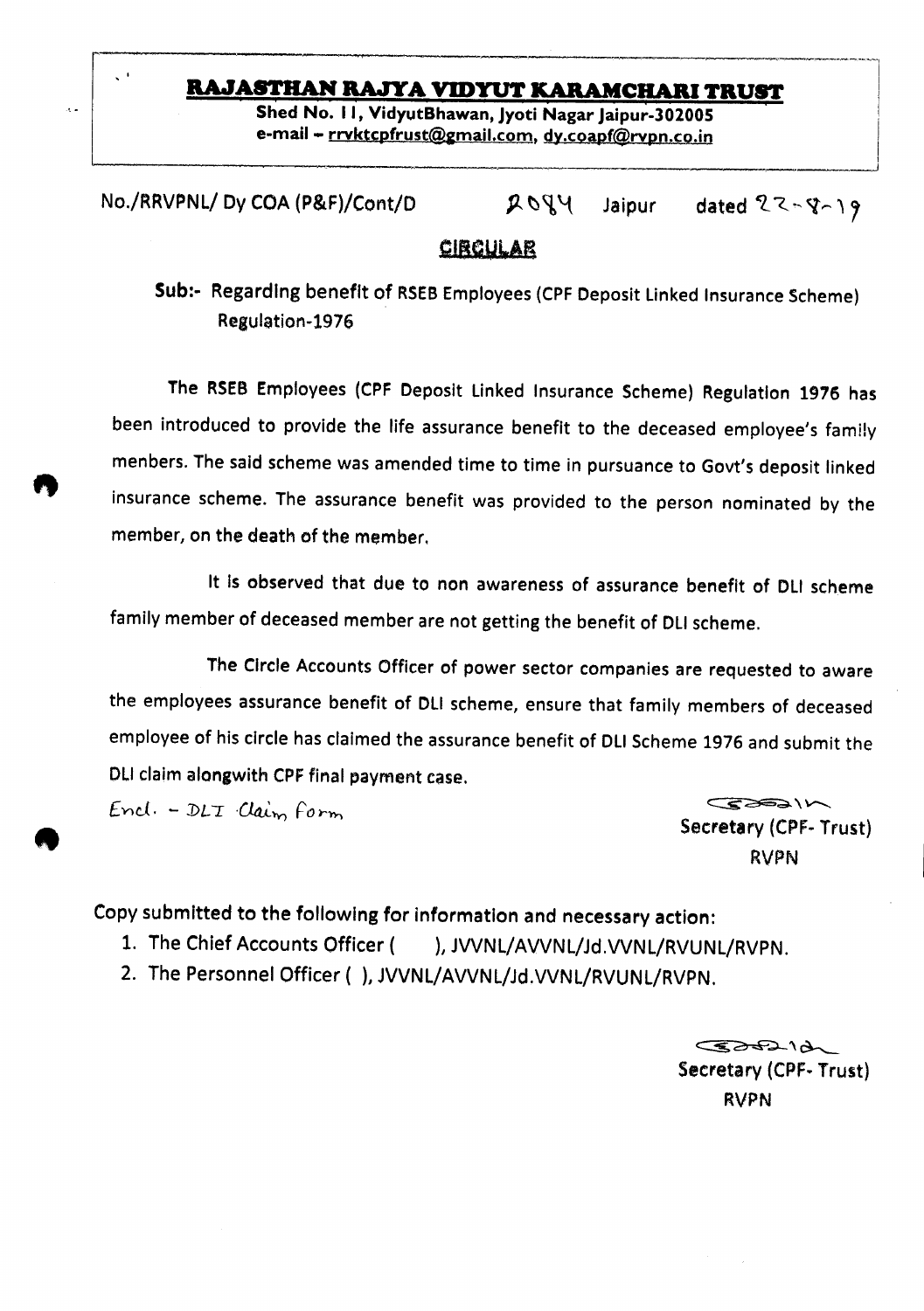## Rajasthan State Electricity Board

The Employees Deposit- Linked Insurance Scheme, 1976

(From to be used by a nominee/ legal heir of the deceased or guardian a sentengan kalendar dan berjadi dan berjadi dan berjadi dalam sekali dan berjadi dan berjadi dan berjadi dan

of the minor nominoe (s)/legal heir under paragraph 12 of this schome )

(To be submitted in duplicate)

The Secretary (D.L.I.-Trust),

Rajasthan state Electricity Board,

 $\mathcal{L}_{\mathcal{A}}$  $\cdot$ 

Jaipur,

(Through the Head of the office under whom the deceased was last employed)

I/We, the following being the nominee /Legal Heir/ Guardian of the minor nominee(s) or minor heir of the deceased employee apply for the payment of the Assurance Benent the Employees Deposit Linked Insurance Scheme, 76.

# FOR USE BY THE NOMINEES/LEGAL HEIR OTHER THEN MINOR

| Name and address of the<br>applicant | <b>Sex</b> | Age or<br>vear of<br><b>birth</b> | Marital status | Relationship<br>with the<br>deceased | Remark |  |
|--------------------------------------|------------|-----------------------------------|----------------|--------------------------------------|--------|--|
|                                      |            |                                   |                |                                      |        |  |
|                                      |            | $\mathcal{L}_{\mathcal{A}}$       |                |                                      |        |  |

### FOR USE IN RESPEST OF MINOR NOMINEES/HEIR(S)

| Name and<br>address of the<br>applicant | Sex | Age or<br>year of<br>birth | Name of minor<br>nominee/heir | Sex | Age or<br>year of<br>birth | Relationship<br>with the<br>deceased | Remark |
|-----------------------------------------|-----|----------------------------|-------------------------------|-----|----------------------------|--------------------------------------|--------|
|                                         |     |                            |                               |     |                            |                                      |        |
|                                         |     |                            |                               |     |                            |                                      |        |
|                                         |     |                            |                               |     |                            |                                      |        |
|                                         |     |                            |                               |     |                            |                                      |        |